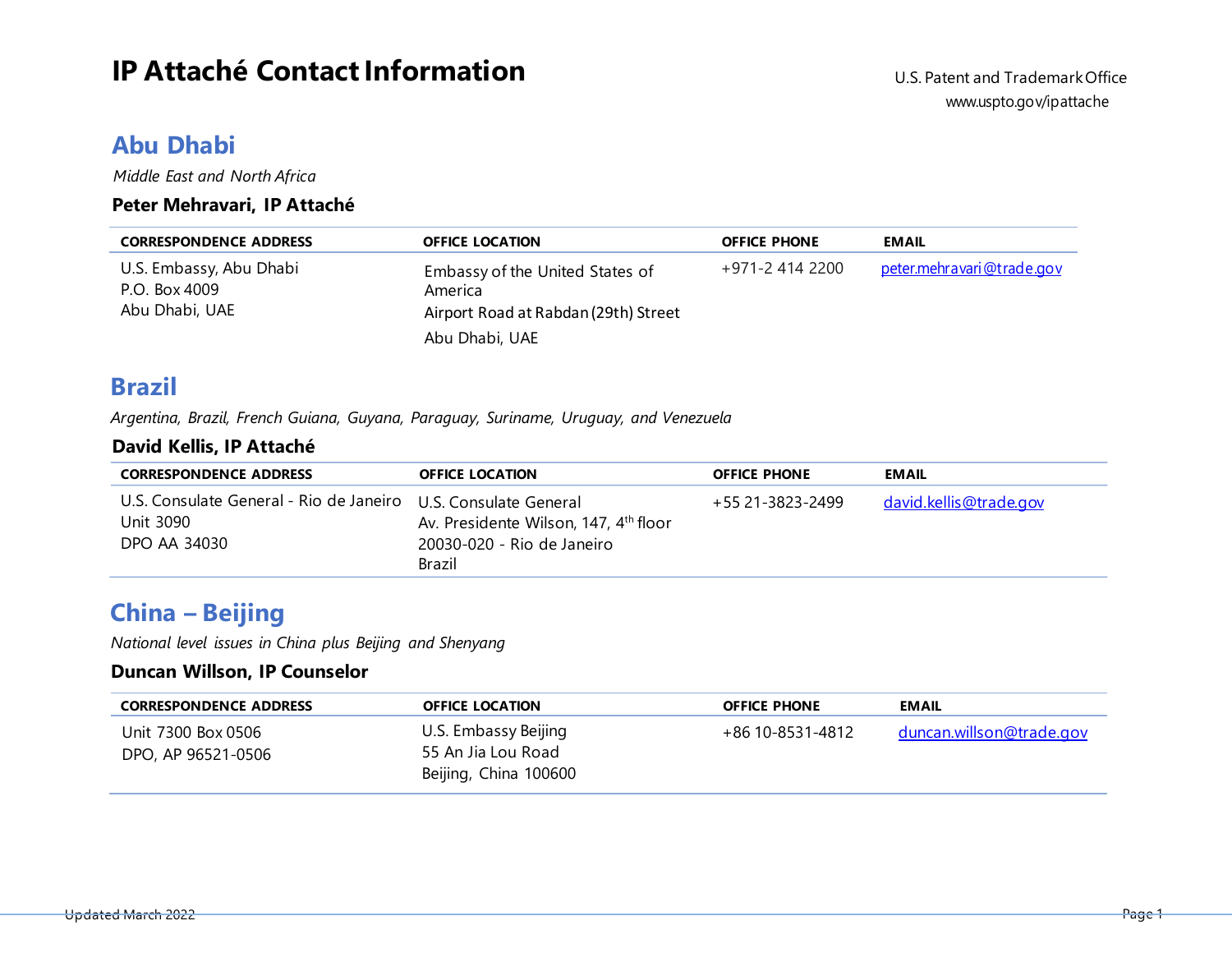## **China – Guangzhou**

*Southern, Southwestern, and Southeastern China including Hong Kong and Macao*

### **Conrad Wong, IP Attaché**

| <b>CORRESPONDENCE ADDRESS</b>      | <b>OFFICE LOCATION</b>             | <b>OFFICE PHONE</b> | <b>EMAIL</b>          |
|------------------------------------|------------------------------------|---------------------|-----------------------|
| U.S. Consulate General             | U.S. Consulate General             | 571-270-3436        | conrad.wong@uspto.gov |
| 43 Hua Jiu Road, Zhujiang New Town | 43 Hua Jiu Road, Zhujiang New Town |                     |                       |
| Tianhe District                    | Tianhe District                    |                     |                       |
| Guangzhou, China 510623            | Guangzhou, China 510623            |                     |                       |

# **China – Shanghai**

*Eastern and Central China plus Taiwan*

### **Juli Schwartz, IP Attaché**

| <b>CORRESPONDENCE ADDRESS</b>          | <b>OFFICE LOCATION</b>                 | <b>OFFICE PHONE</b> | <b>EMAIL</b>            |
|----------------------------------------|----------------------------------------|---------------------|-------------------------|
| U.S. Consulate General, Shanghai       | U.S. Consulate General, Shanghai       | +86 21-6279-8558    | juli.schwartz@trade.gov |
| ATTN: FCS/PTO Shanghai                 | ATTN: FCS/PTO Shanghai                 |                     |                         |
| Shanghai Center, East Tower, Suite 631 | Shanghai Center, East Tower, Suite 631 |                     |                         |
| 1376 Nanjing West Road                 | 1376 Nanjing West Road                 |                     |                         |
| Shanghai, China 200040                 | Shanghai, China 200040                 |                     |                         |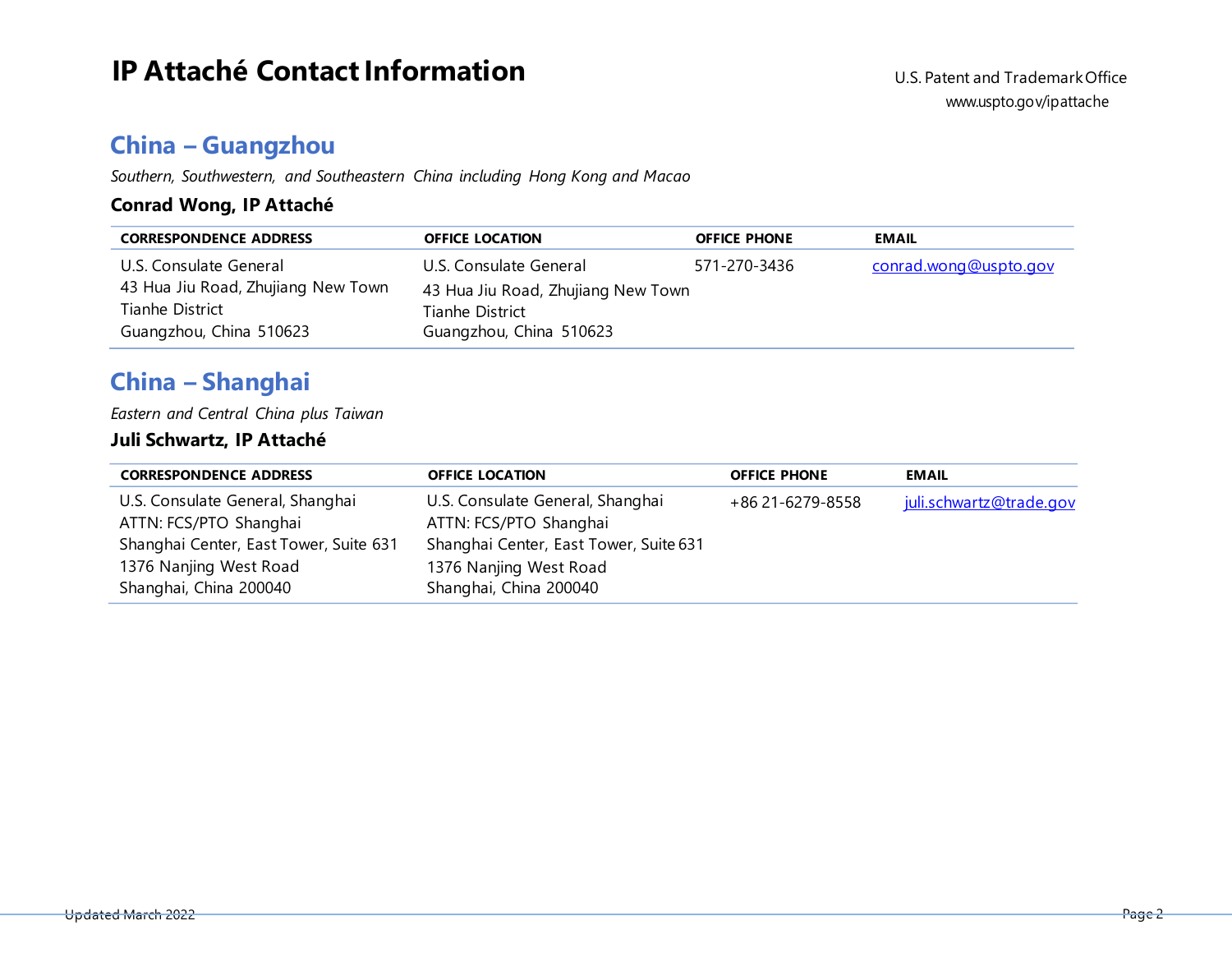# **IP** Attaché Contact Information U.S. Patent and Trademark Office

### **Europe**

*European Union, Iceland, Liechtenstein, Norway, Switzerland, and United Kingdom*

### **Rachel Bae, IP Attaché**

| <b>CORRESPONDENCE ADDRESS</b>                                              | <b>OFFICE LOCATION</b>                                                  | <b>OFFICE PHONE</b> | <b>EMAIL</b>         |
|----------------------------------------------------------------------------|-------------------------------------------------------------------------|---------------------|----------------------|
| U.S. Mission to the European Union<br>Unit 7600, Box 6100<br>United States | U.S. Mission to the European Union<br>Boulevard du Régent 27<br>BE-1000 | +32 2-811-5308      | rachel.bae@trade.gov |
| DPO AE 09710-6100                                                          | Brussels, Belgium                                                       |                     |                      |

### **India**

*South Asia (India, Afghanistan, Bangladesh, Bhutan, Maldives, Nepal, Pakistan, and Sri Lanka)*

### **John Cabeca, IP Counselor**

| <b>CORRESPONDENCE ADDRESS</b>                                                                                                                            | <b>OFFICE LOCATION</b>                                            | <b>OFFICE PHONE</b> | <b>EMAIL</b>                 |
|----------------------------------------------------------------------------------------------------------------------------------------------------------|-------------------------------------------------------------------|---------------------|------------------------------|
| U.S. Patent and Trademark Office (USPTO)<br>Foreign Commercial Service (FCS)<br>Department of State<br>9000, New Delhi Place<br>Washington DC 20521-9000 | American Center<br>24, Kasturba Gandhi Marg<br>New Delhi - 110001 | +91 11-241-98000    | <u>john.cabeca@trade.gov</u> |

### **Mexico**

*Mexico, Central America, and the Caribbean*

#### **Cynthia Henderson, IP Counselor**

| <b>CORRESPONDENCE ADDRESS</b>                                                                   | <b>OFFICE LOCATION</b>                                                  | <b>OFFICE PHONE</b> | <b>EMAIL</b>                                 |
|-------------------------------------------------------------------------------------------------|-------------------------------------------------------------------------|---------------------|----------------------------------------------|
| U.S. Embassy Mexico City<br>Paseo de la Reforma 305<br>Colonia Cuauhtémoc<br>06500 México, D.F. | U.S. Trade Center<br>Liverpool No. 31, Col Juárez<br>México, D.F. 06600 |                     | +52 55-5080-2189 cynthia.henderson@trade.gov |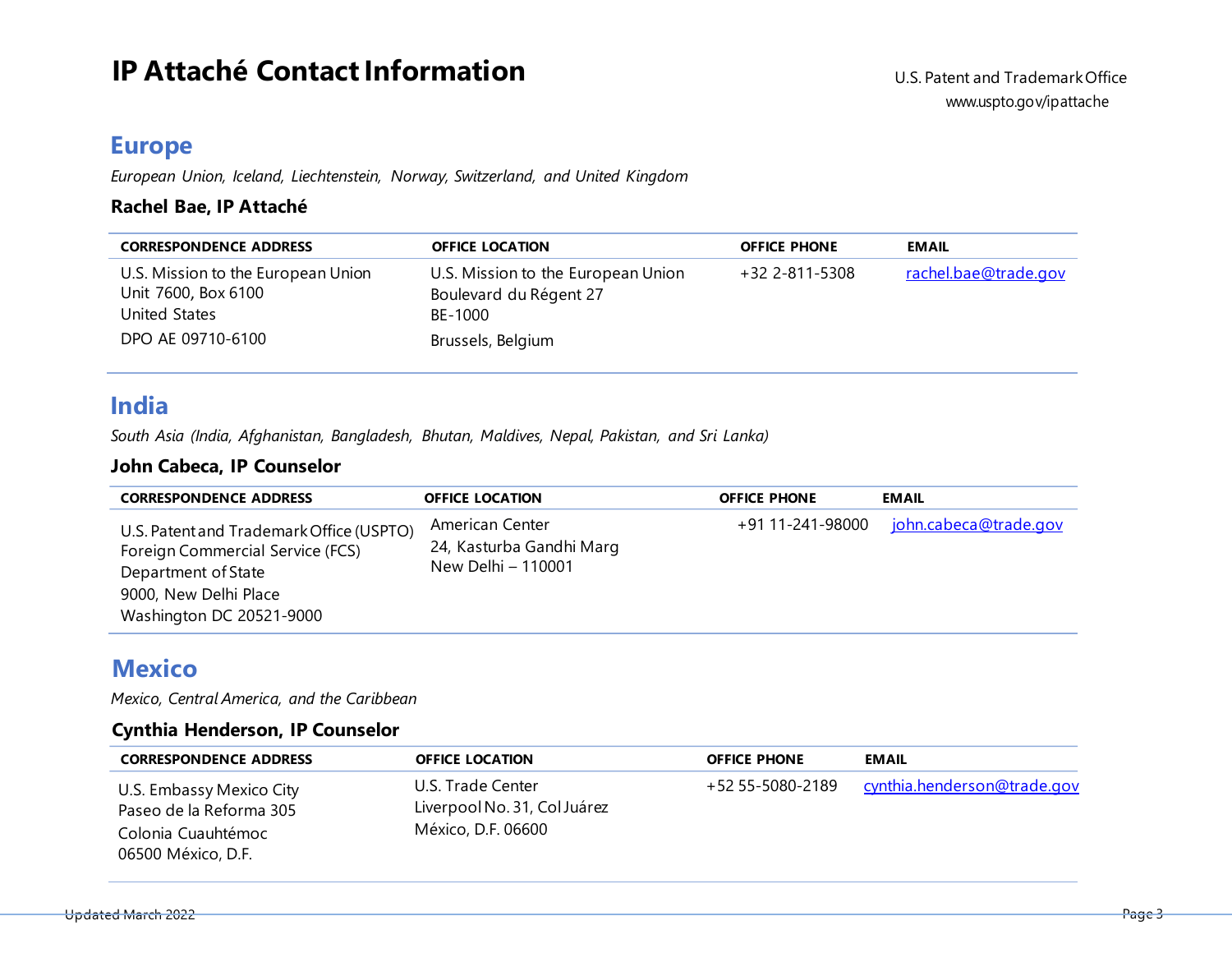# **IP** Attaché Contact Information

### **Peru**

*Bolivia, Chile, Colombia, Ecuador, and Peru*

#### **Silvia Solis, IP Specialist**

IP specialists provide support to the IP attaché, USPTO headquarters, and U.S. stakeholders on IP issues.

| <b>CORRESPONDENCE ADDRESS</b>               | <b>OFFICE LOCATION</b>                                   | <b>OFFICE PHONE</b> | <b>EMAIL</b>                  |
|---------------------------------------------|----------------------------------------------------------|---------------------|-------------------------------|
| 3230 Lima Place<br>Washington DC 20521-3230 | Avenida La Encalada cdra. 17 s/n<br>Surco, Lima 33, Peru | +51 920-06-0597     | <u>silvia.solis@trade.gov</u> |

## **Thailand**

*Southeast Asia (Brunei, Burma, Cambodia, Indonesia, Laos, Malaysia, the Philippines, Singapore, Thailand, and Vietnam)*

### **Cheepchanok Chernkwanma, IP Specialist**

IP specialists provide support to the IP attaché, USPTO headquarters, and U.S. stakeholders on IP issues.

| <b>CORRESPONDENCE ADDRESS</b>                                                                                                                         | <b>OFFICE LOCATION</b>                                                                                                                                | <b>OFFICE PHONE</b> | <b>EMAIL</b>       |
|-------------------------------------------------------------------------------------------------------------------------------------------------------|-------------------------------------------------------------------------------------------------------------------------------------------------------|---------------------|--------------------|
| U.S. Embassy Bangkok<br><b>Foreign Commercial Service</b><br>GPF Witthayu Tower A, Room 302<br>93/1 Wireless Road, Patumwn<br>Bangkok, 10330 Thailand | U.S. Embassy Bangkok<br><b>Foreign Commercial Service</b><br>GPF Witthayu Tower A, Room 302<br>93/1 Wireless Road, Patumwn<br>Bangkok, 10330 Thailand | +66 2-205-5199      | cchernkw@trade.gov |

### **Ukraine**

Central Eurasia (Armenia, Azerbaijan, Belarus, Georgia, Kazakhstan, Kyrgyzstan, Moldova, Russia, Tajikistan, Turkey, Turkmenistan, Ukraine, and *Uzbekistan) and theWestern Balkans (Albania, Bosnia and Herzegovina, Kosovo, Montenegro, NorthMacedonia, and Serbia)*

### **Dorian Mazurkevich, IP Attaché**

| <b>CORRESPONDENCE ADDRESS</b>                          | <b>OFFICE LOCATION</b>                                              | <b>OFFICE PHONE</b>      | <b>EMAIL</b>                        |
|--------------------------------------------------------|---------------------------------------------------------------------|--------------------------|-------------------------------------|
| 5850 Kyiv Place, Box #109<br>Washington, DC 20521-5850 | U.S. Embassy Kyiv<br>4 Igor Sikorsky Street<br>Kyiv, 04112, Ukraine | $+380 - 44 - 521 - 5539$ | <u>dorian.mazurkevich@trade.gov</u> |